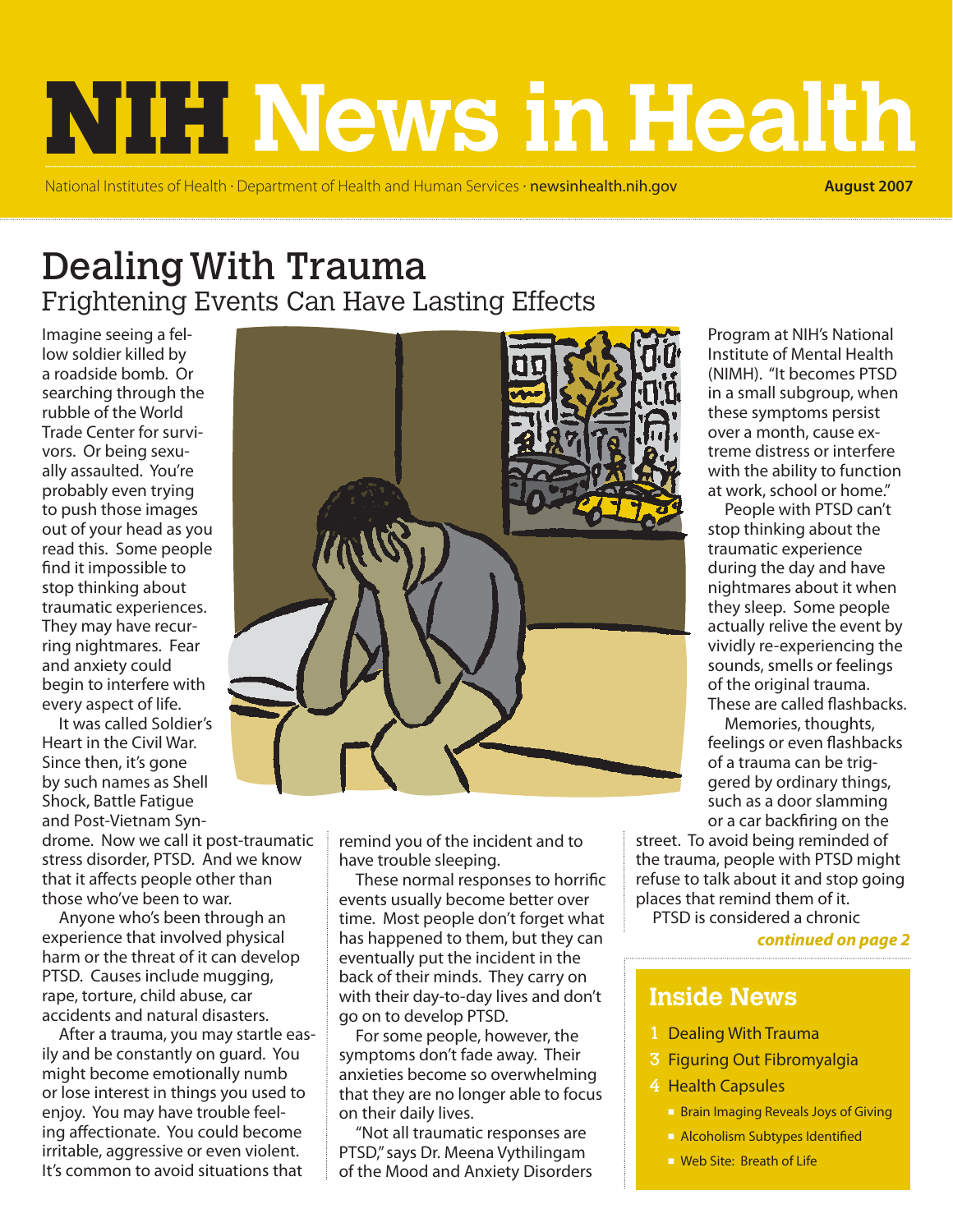#### **NIH News in Health**

### **Wise Choices** Getting Help

If you need help dealing with PTSD or another mental illness and don't know where to turn, talk to someone you trust who has experience in mental health. Ask their advice on where to seek treatment. Here are the types of people and places that will make a referral or provide diagnostic and treatment services:

- $\blacksquare$  Family doctors
- $\blacksquare$  Mental health specialists, such as psychiatrists, psychologists, social workers or mental health counselors
- **n** Religious leaders/counselors

#### *continued from page 1*

anxiety disorder. It affects both men and women. Men are more likely to be exposed to traumatic events, and about 5-6% of them develop PTSD. Women are more likely to develop PTSD after being exposed to a traumatic event, however, with 8-14% developing PTSD. The chance of developing PTSD is highest after sexual trauma.

"PTSD is a brain disorder. It is not caused by a moral weakness or a character flaw," Vythilingam explains. "There are well-documented changes in the function and structure of the brain regions mediating fear and memory in PTSD."

 $\blacksquare$  Health maintenance organizations

- $\blacksquare$  Community mental health centers
- $\blacksquare$  Hospital psychiatry departments and outpatient clinics
- $\blacksquare$  University- or medical school-affiliated programs
- $\blacksquare$  State hospital outpatient clinics
- $\blacksquare$  Social service agencies
- $\blacksquare$  Private clinics and facilities
- $\blacksquare$  Employee assistance programs
- $\blacksquare$  Local medical and/or psychiatric societies

In times of crisis, the emergency room may be able to provide temporary help for a mental health problem, and will be able to tell you where and how to get further help.

 If you don't get treatment, PTSD can persist for years. In fact, it never fades for about 30% of those who aren't treated. PTSD goes hand in hand with depression. People with PTSD also often abuse drugs and alcohol.

Vythilingam says that there is no one treatment for PTSD. Studies have found that both medications and psychotherapy (talk therapy), during which a therapist helps you to face your fears, can be effective.

New strategies for developing better PTSD treatments will come from a better understanding of the chemical and structural changes in

#### **NIH News in Health (ISSN 1556-3898) newsinhealth.nih.gov**

**Editor:** Harrison Wein, Ph.D. weinh@od.nih.gov Tel: 301-435-7489 Fax: 301-480-4026

**Assistant Editor**: Vicki Contie

#### **National Institutes of Health**

Office of Communications & Public Liaison Building 31, Room 5B64 Bethesda, MD 20892-2094

**Contributors**: Vicki Contie, Margaret Georgiann (illustrations) and Harrison Wein

**Subscribe** to get email updates when new issues are posted online by sending an email to listserv@ list.nih.gov with the words "Subscribe NIHNewsInHealth-L" in the message body.

**Print copies** are available free of charge within the U.S. for display in offices, libraries or clinics. Please contact us for more information. You can also download copies for printing at our web site.

**Editors** who wish to reprint our stories can use them free of charge. Our stories are not copyrighted. We ask, however, that you notify us and please fax or mail us copies of your final packages.

### **Web Sites**

n **www.nimh.nih.gov/ healthinformation/ traumaticmenu.cfm**

### n **www.nimh.nih.gov/ HealthInformation/ ptsdmenu.cfm**

the brain that are associated with PTSD. Currently, NIMH is funding several brain imaging studies to gain insight into the changes that take place in the brain during PTSD.

NIMH is also now recruiting for volunteers to participate in a clinical trial to test a potential new medication for PTSD. Called an NK1 antagonist, the drug is designed to block the activity of substance P, a pain-related chemical that is produced by the central nervous system during times of anxiety. Vietnam veterans with PTSD, for example, produce higher levels of substance P when they view scenes related to combat. Substance P works in the brain through a receptor called NK1. Researchers consider this interaction a prime target for PTSD treatment.

In the pilot study, researchers will test this experimental drug in a small group of people. If the compound proves promising, it will then be tested in larger groups. The trial is taking place at NIH's Clinical Center in Bethesda, MD and at Mount Sinai Medical Center in New York City. If you're interested in participating, go to www.clinicaltrials.gov/ ct/show/NCT00383786?order=2 or call 866-627-6464 (TTY: 1-866-411- 1010). You can find information about other clinical trials at http:// patientinfo.nimh.nih.gov/.

The important thing to remember about PTSD is that if you suspect you or someone you know has it, don't hesitate to seek help. Vythilingam says, "You should not feel you should have to walk alone after a traumatic event. $"$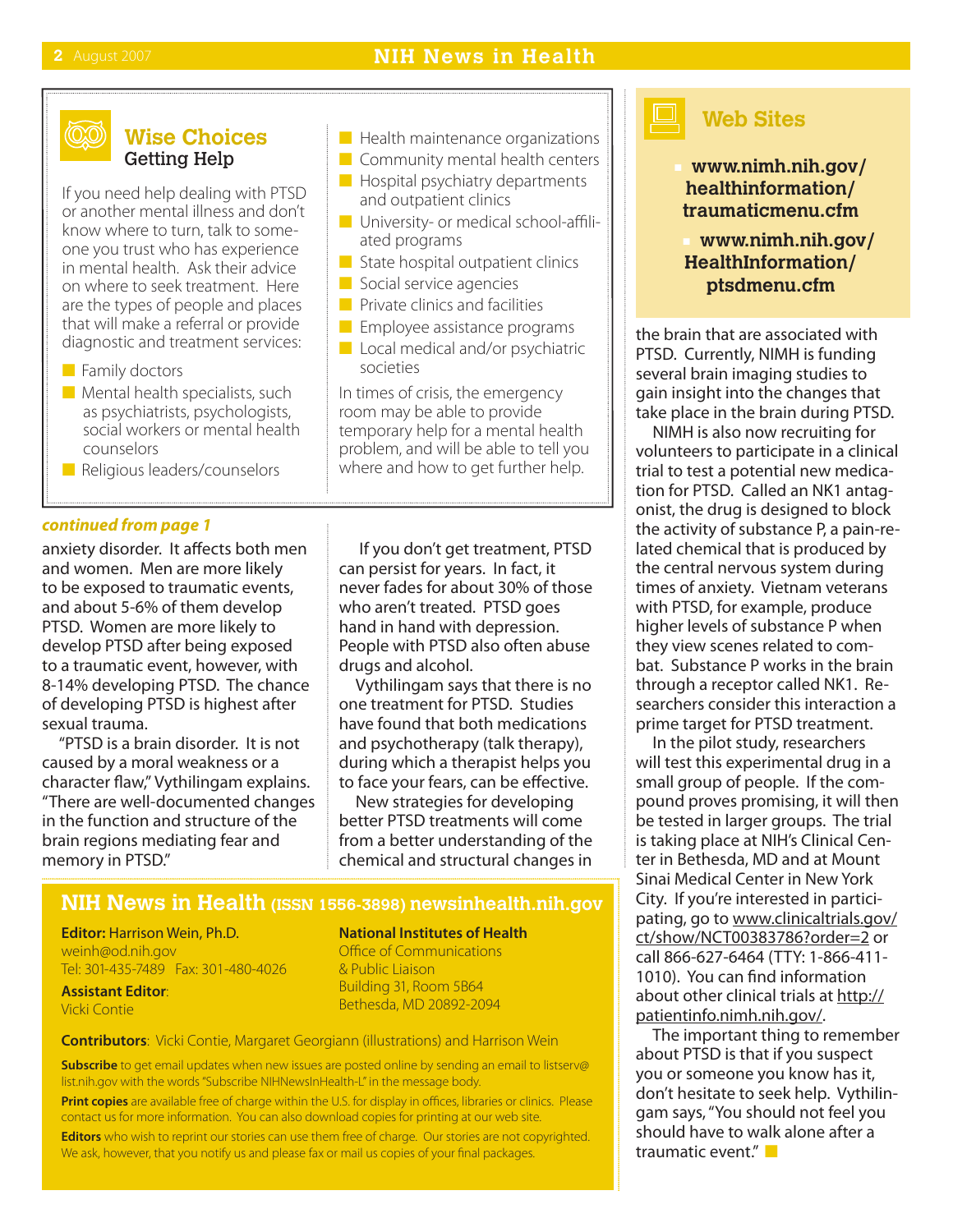### Figuring Out Fibromyalgia Perplexing Pain and Fatigue

An unknown cause. A difficult diagnosis. No known cure. No wonder people with fibromyalgia syndrome, or FMS, can feel perplexed, under attack and isolated. FMS brings fatigue that drags you down and persistent pain that may render you nearly helpless. Researchers have been working to understand what fibromyalgia is and are making progress in developing treatments for the debilitating syndrome.

FMS is a chronic pain condition that can occur by itself or along with certain conditions such as arthritis. In addition to muscle pain and fatigue, it can also bring headaches, memory problems, sleeplessness, irritable bowels, morning stiffness and numbness or tingling in the arms and legs. The syndrome affects as many as 1 in 50 Americans, most of them women.

What causes FMS? Many people associate their FMS with a physically or emotionally stressful event, like an accident. Some connect it to repetitive injuries, or to an illness; people with autoimmune diseases are particularly likely to develop the syndrome. Some scientists suspect problems with how the brain and spinal cord process pain. Genes may also be involved.

People with FMS typically see a number of doctors before getting the diagnosis. There are no standard tests for the syndrome. Because many other conditions can cause pain and fatigue, a doctor must first rule out other potential causes. The diagnosis of FMS is based on

**Web Sites**

n **www.niams.nih.gov/hi/ topics/fibromyalgia/fffibro.htm**

n **www.niams.nih.gov/hi/ topics/fibromyalgia/fibrofs.htm** two criteria: a history of widespread pain lasting more than 3 months and the presence of specific pain "tender points" on the body.

FMS can last a long time. However, several medications may help to treat it. Over-thecounter or prescription painkillers may help. Antidepressants can elevate levels of certain brain chemicals to

help with pain and fatigue. A class of medications called benzodiazepines can help relax muscles and improve sleep. Doctors may prescribe other drugs for specific FMS symptoms.

In a recent study supported by NIH, scientists found that the medication gabapentin, which is used for certain types of seizures, can be an effective treatment for the pain and other symptoms associated with FMS. Lyrica (pregabalin), which is structurally similar to gabapentin, was more recently approved by the U.S. Food and Drug Administration as the first drug to treat FMS. Lyrica reduces pain and improves daily functions for some patients with fibromyalgia.

Physical and occupational therapy may also help some people with FMS. Learning pain-management and coping techniques can help as well. Some FMS patients have success with complementary and alternative therapies, including massage, movement therapies, chiropractic treatments, acupuncture, and herbs and dietary supplements.

Researchers supported by NIH are continuing to make inroads into understanding FMS. The insights they are gaining will help them to develop potential medications and other interventions that may one day change the outlook for people with FMS.  $\blacksquare$ 

### **Wise Choices** Feeling Better With Fibromyalgia

- $\blacksquare$  Get enough sleep—Getting enough, and the right kind of, sleep can help ease pain and fatigue.
- **Exercise**—Research has repeatedly shown that regular exercise is one of the most effective treatments for FMS.
- $\blacksquare$  Make changes at work—Some people with FMS cut down the number of hours they work, switch to a less demanding job or adapt a current job.
- $\blacksquare$  Eat well—It's important to have a healthy, balanced diet. Not only will proper nutrition give you more energy and make you generally feel better, it will also help you avoid other health problems.